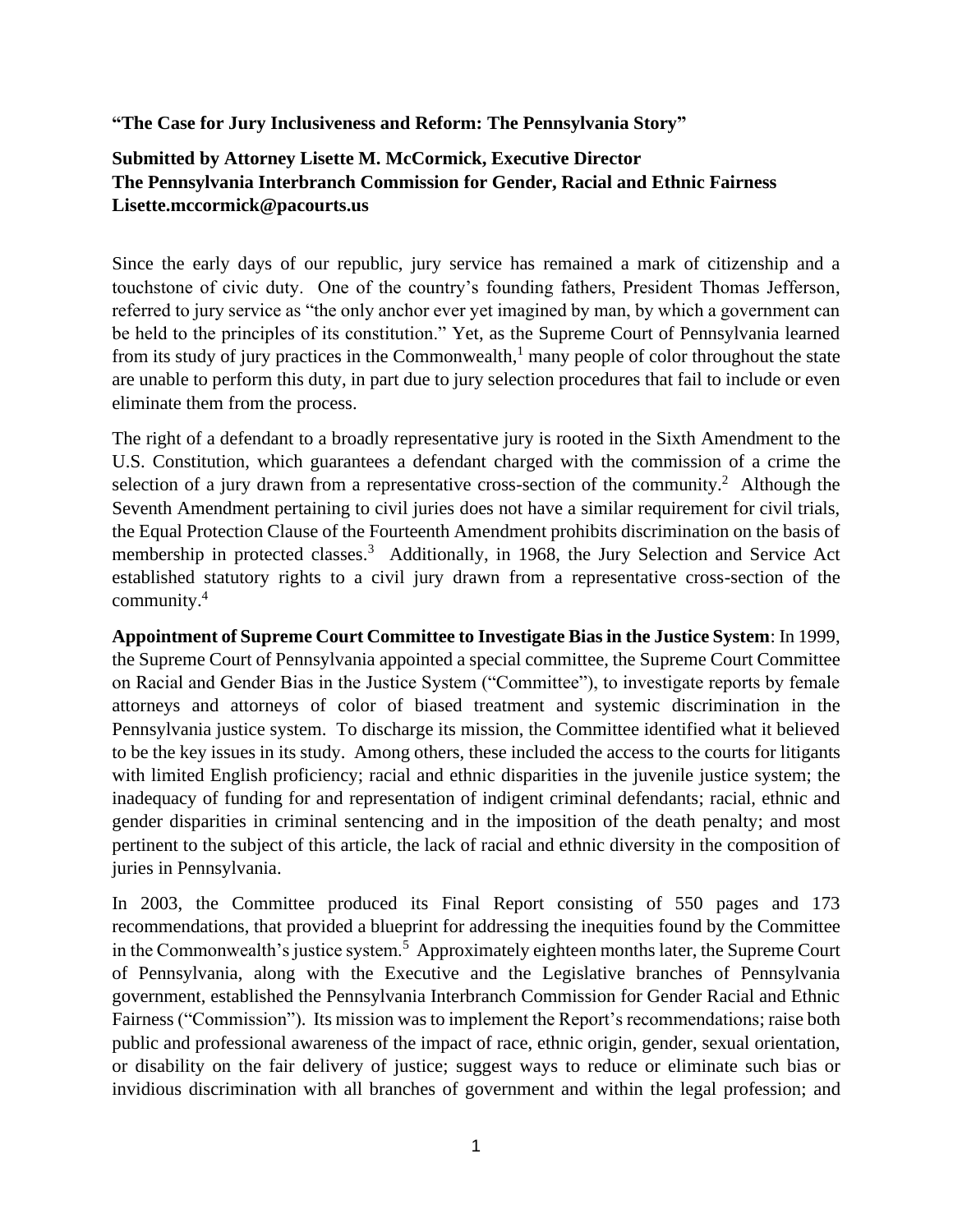increase public confidence in the fairness of all three branches of government in the Commonwealth of Pennsylvania. Sixteen years later, the Commission continues to implement the Report's recommendations in pursuit of its mission to promote the equal application of the law for all residents of the Commonwealth of Pennsylvania.

**Racial and Ethnic Bias in Jury Selection:** One of the first recommendations the Commission sought to implement after its establishment in 2005 was the need for county court administrators to use broader based sources in compiling their jury lists. Historically, most districts strictly relied on voter registration and driver's lists to compile their jury lists on which people of color, the poor, young adults, and the elderly were generally underrepresented. During its study of the jury selection process, the Committee found that the local court systems' procedures of constructing lists of potential jurors and selecting juries "failed at each step of the process to include a representative number of minorities."<sup>6</sup> This finding was based, in part, upon a Commissionsponsored, two-part analytical study conducted by Temple University on minority participation in jury service and local Pennsylvania judicial districts' jury selection procedures.<sup>7</sup> It was also supported by two other investigations, specifically of Allegheny County's jury selection processes<sup>8</sup>, as well as extensive testimony from public hearings conducted throughout the Commonwealth on the issue by the Commission.<sup>9</sup>

The Commission's initial step in the process of implementing this recommendation was to seek out a broader range of sources used by other states in creating their juror lists. Commission staff found that three states, Massachusetts, Connecticut and New York, produced statewide juror lists from broader based sources, such as recipients of public assistance, tax filers and licensed drivers.<sup>10</sup> Their jury systems were quite distinct from Pennsylvania and other states, but the Commission determined that similar source lists could be obtained from Pennsylvania's corresponding state agencies. The Commission then proceeded to schedule meetings through the Governor's office with four state agencies, the Departments of Revenue, State, Public Welfare (now Department of Human Services) and Transportation, to discuss the concept with them. At the same time, the Commission sought the assistance of a legislator to sponsor legislation to amend the existing jury service statute, and to establish a new statewide juror list comprised of information provided by the four state agencies. In 2007, the Pennsylvania Legislature passed, and the Governor signed into law, Act 37, which amended 42 Pa.C.S.  $§$ 4521.1.<sup>11</sup> Pertinent provisions of the law include the following:

**General rule**. -- Notwithstanding any prohibition found in any other law, regulation or rule to the contrary, the following departments shall submit to the Court Administrator of Pennsylvania, in a format provided herein, a list of individuals as designated for that department to be included in a Statewide jury information system on or before October 31 of each year:

- **The Department of Public Welfare** every individual resident in this Commonwealth who receives cash assistance or food stamps pursuant to a Federal or State program through the department except as prohibited by Federal law or regulation.
- **The Department of Transportation** every individual resident in this Commonwealth who has been issued a driver's license pursuant to 75 Pa.C.S. Ch. 15 (relating to licensing of drivers).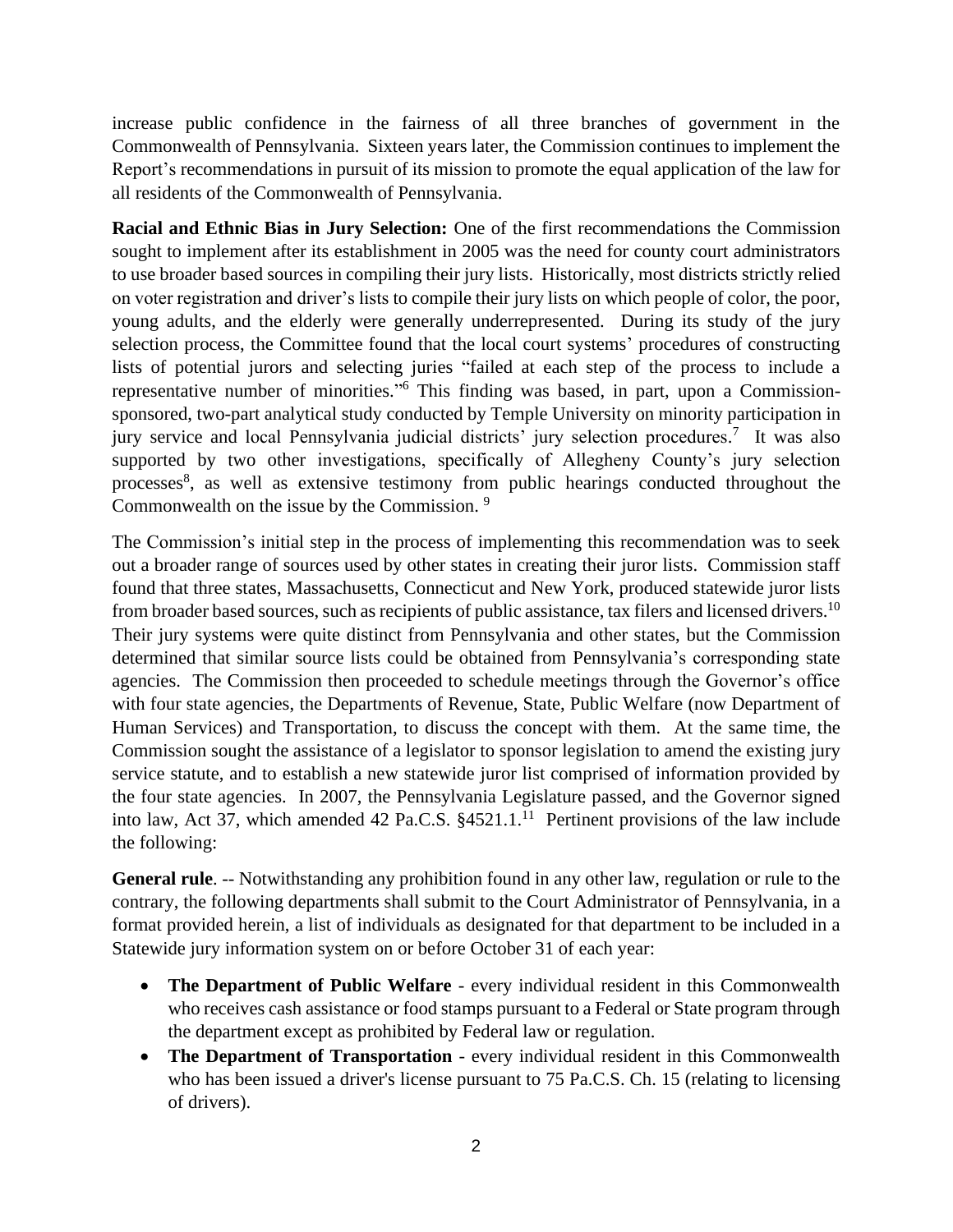- **The Department of Revenue** every individual resident who files a return for the payment of taxes imposed by the Commonwealth under Article III of the act of March 4, 1971(P.L.6, No.2), known as the Tax Reform Code of 1971.
- **The Department of State** every individual resident who is listed as a registered voter under 25 Pa.C.S. Pt. IV (relating to voter registration).

**Identifying Information:** Each list submitted by a department pursuant to subsection(a) shall contain only the following identifying information of individuals to be included in the Statewide jury information system: name, including first, middle and last names, including any suffixes; except as provided in 23 Pa.C.S. Ch. 67 (relating to domestic and sexual violence victim address confidentiality), each individual's street address, municipality and zip code; date of birth; and the last four digits of the individual's Social Security number.

**Duties of Court Administrator:** The Court Administrator of Pennsylvania shall annually collect information for creation of a Statewide jury information system by collecting the names from the departments as submitted under subsection (a); combining each individual department list submitted into a master list; removing any information that identifies the source of the information submitted pursuant to subsection (a); assembling the names into groups arranged by the county of residence for each individual on the master list; removing duplicate names from each county list.

**Dissemination:** Upon request from the jury selection commission of the county, the Court Administrator of Pennsylvania shall make available to the requesting county the list of names for that county from the Statewide jury information system. In providing the information, the Court Administrator of Pennsylvania shall only provide the name, address and date of birth of each individual on the list being provided. All other identifying information shall be removed from any list; under no circumstances may the Court Administrator of Pennsylvania include any other identifying information.

**Restrictions on Use of Information:** Information provided by the departments to the Court Administrator of Pennsylvania shall be provided by agreement executed by the appropriate authorities which shall include the following conditions:

- Information required pursuant to this section will be provided only in an electronic form as determined by the Court Administrator of Pennsylvania.
- The information provided shall be used only for the purpose provided in this section and for no other purpose.
- Except for the purpose of internal review and compliance by the Court Administrator of Pennsylvania, no lists may be printed from the information submitted, created or produced under this section.
- Except as provided in section 4521(b) (relating to selection of prospective jurors), any rerelease of the information provided pursuant to this section is strictly prohibited.
- The Statewide jury information system and any list provided by the Court Administrator of Pennsylvania to the county jury selection commission pursuant to this section may not reveal the source of names on that list or indicate in any way the source of the names submitted pursuant to subsection (a).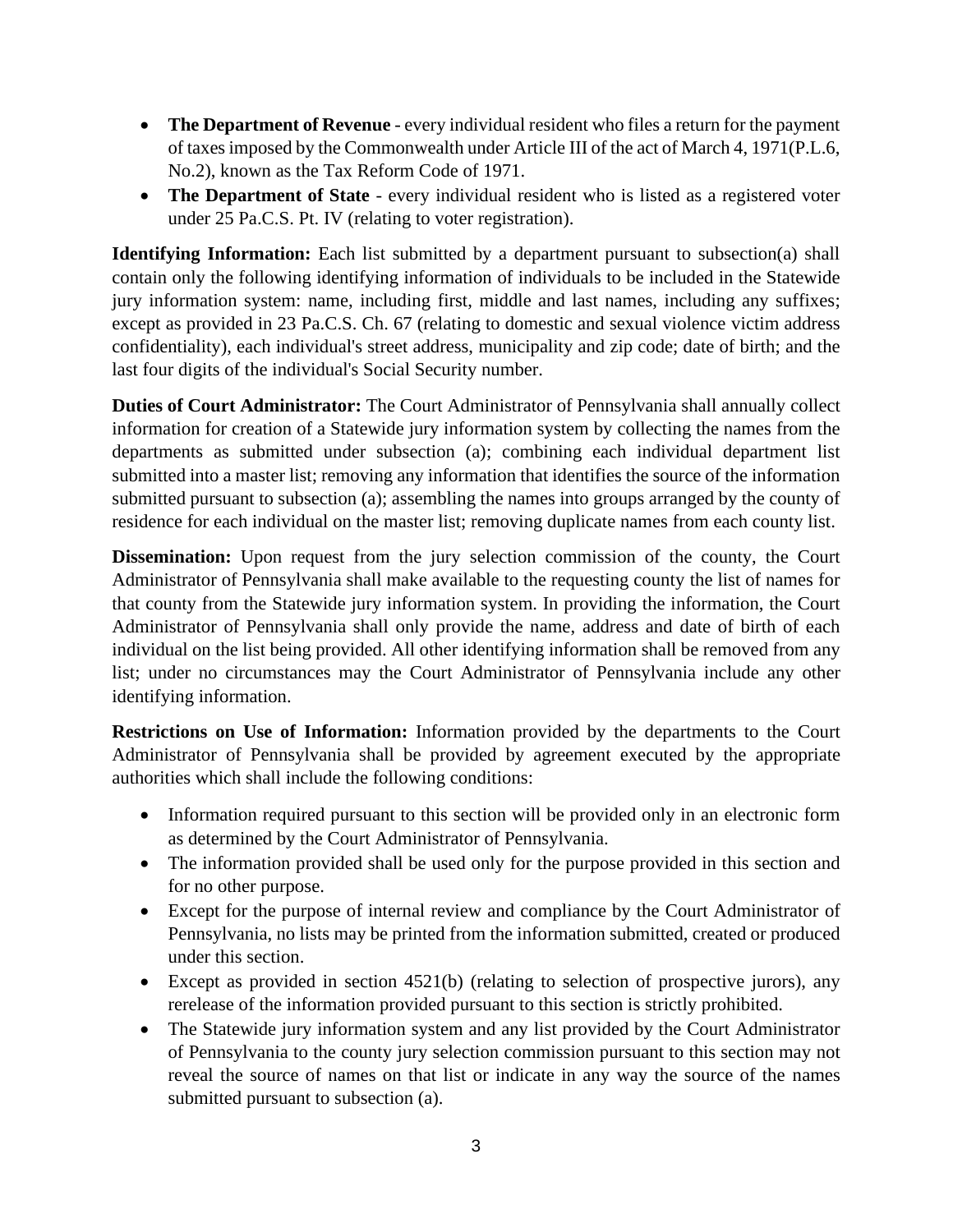• Except as provided in section 4521(b), nothing submitted, created or produced under this section shall constitute a public document, nor shall it be subject to release or disclosure under the act of June 21, 1957 (P.L.390, No.212), referred to as the Right-to-Know Law, or any other similar rule, enactment or decision.

Following passage of the amendments, the four Commonwealth agencies began to collect the information required by the new law and forward it to the Administrative Office of the Pennsylvania Courts ("AOPC"). After receiving the information from the agencies, the AOPC began compiling a master list (the Statewide Juror List), divided by county, for confidential distribution to the county jury commissioners or court administrators who requested their portion of the master list. Importantly, the law did not (and still does not) mandate use of the list by the counties. This was a matter of concern for the Commission at the time the law was passed, but because the new list would save the districts the cost of compiling their own lists, the Commission concluded that most of them would probably utilize the statewide list after realizing the benefits of it. Unfortunately, this did not turn out to be the case, as the Commission learned over the next few months that most districts were not using the new list and had returned to using their own restrictive lists instead.

In order to understand why the districts had rejected use of the new list, the Commission launched a series of regional seminars on jury diversity, meeting with jury commissioners and court administrators throughout the Commonwealth to share successful strategies on increasing jury diversity and to obtain feedback on the new statewide juror list. After concluding the seminars, it was apparent to the Commission that the main reason for the districts' hesitancy about using the list was the large number of duplicate names on the list, which resulted in several embarrassing problems for the districts, such as sending more than one summons to the same person, sending one summons or more to children who were unable to serve due to their age, and other issues. The districts reported that they were unable to remove duplicate names from the list because they did not have the computer expertise or funds necessary to do so. The Commission shared these reports with the AOPC which had been working diligently on removing duplicate names from the statewide list. However, because of the lack of a "unique identifier" for individuals included in the four departments' lists, the AOPC could not always conclusively identify an individual, and therefore, could not remove all the duplicates.

After re-examining the provisions of the new law and consulting with the AOPC about the data it was receiving from the four agencies, the Commission discovered that one of the agencies, the Department of Revenue, unintentionally failed to provide the birthdates of the individuals in their data, as required by the new law. The Commission met with the agency to discuss this oversight, and ultimately, the agency corrected its error, resulting in the distribution of several million new names and accompanying birthdates to the AOPC. This was a key identifier that enabled the AOPC to remove many of the duplicates in the lists they received from the agencies. As a result, the Commission recently learned that two-thirds of the Commonwealth's judicial districts are now using the statewide juror list, including the two largest districts, Philadelphia and Allegheny Counties.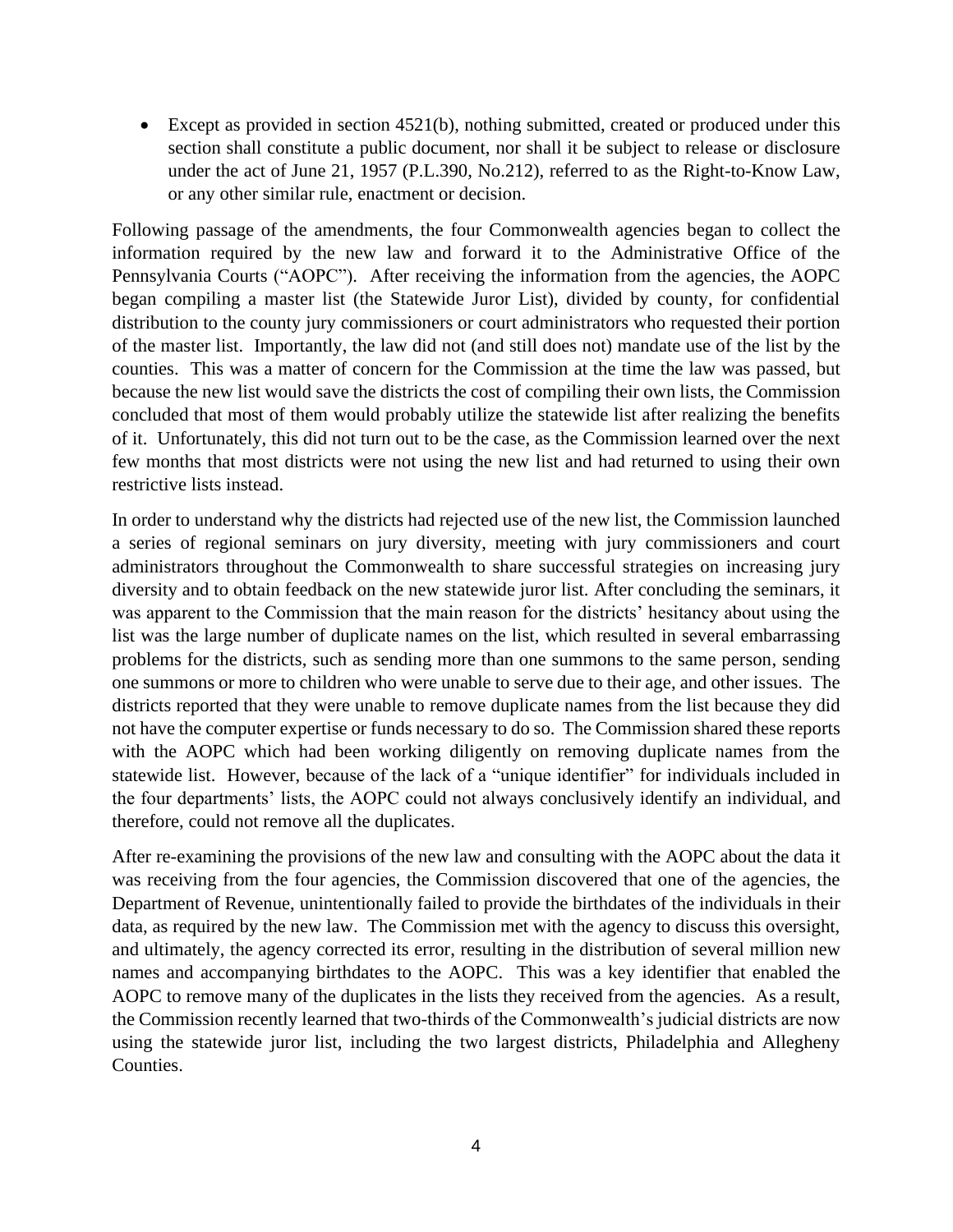**Juror Demographic Data Collection**: The Commission is now working to encourage districts to collect data on juror demographics to help track jury diversity on an ongoing basis. The Commission had previously conducted a Jury Pilot Program in which each of four judicial districts were asked to work with the Commission to establish a standardized system for successfully tracking the race, ethnicity, gender, and age of individuals who were summoned for jury service; appeared in court in response to a summons; and were selected for jury duty within their judicial districts. The purpose of the program was to assist the districts with amending their summonses to request jurors' demographics on the jury summons itself, enabling them to track the data to determine if certain groups of individuals were disproportionately being removed during the jury selection process. The program was successful in that the four districts were able to track the diversity of their juries and take action to adjust the system if they found evidence of a problem.

Unfortunately, the Commission recently learned that only one of the four judicial districts is still collecting the demographic data, which they will cease collecting at year's end. Now that the statewide juror list is being utilized by two-thirds of the districts, however, the Commission has sent a survey to each of them with questions concerning the collection of juror demographic data and any impacts they have observed in jury diversity following their recent decision to begin using the statewide list. The information from the survey will be shared with the AOPC for possible use in encouraging the districts to establish a permanent procedure for collecting the demographic data as a means of establishing a baseline from which to judge the diversity of their juries.

**Addressing Barriers to Participating in Jury Service**: The Commission has also worked to implement other Report recommendations related to increasing jury diversity, such as addressing barriers to participation in jury service by lower-income citizens, immigrants with limited English proficiency, and individuals with criminal records.

Juror Excusals and Exemptions: The Commission has submitted proposed amendments to the Pennsylvania legislature to standardize statutory definitions within 42 Pa.C.S. § 4503, Pennsylvania's juror exemptions and excusals statute.<sup>12</sup> At present, the statute contributes to the lack of diversity on state court juries by permitting the courts to liberally grant excusals to individuals seeking to demonstrate that jury service would create an undue hardship. Although the courts' intent is laudable, the Commission supports legislation that both limits the terms of excusals *and* provides funding for prospective jurors' childcare, transportation, and employmentbased compensation, such that most excusals for undue hardship are not necessary in the first place.

Citizens with Limited English Proficiency: The Commission recently produced a pamphlet entitled "Jury Service in Federal Courts for U.S. Citizens with Limited English" that explains the concept of a jury and clarifies the level of English proficiency needed to qualify for jury service. The Commission created this pamphlet after learning that many individuals in Pennsylvania who do not speak English well assume that they must speak English *fluently* to perform jury service. As a result, they often disqualify themselves for jury duty prior to ever coming before a judge to determine their competence to serve. The Commission's goal with this initiative was to provide individuals with enough details to seek out more information before making a decision about their language proficiency. The pamphlets are currently being distributed to new citizens during naturalization ceremonies in each of the Commonwealth's three federal district court districts. The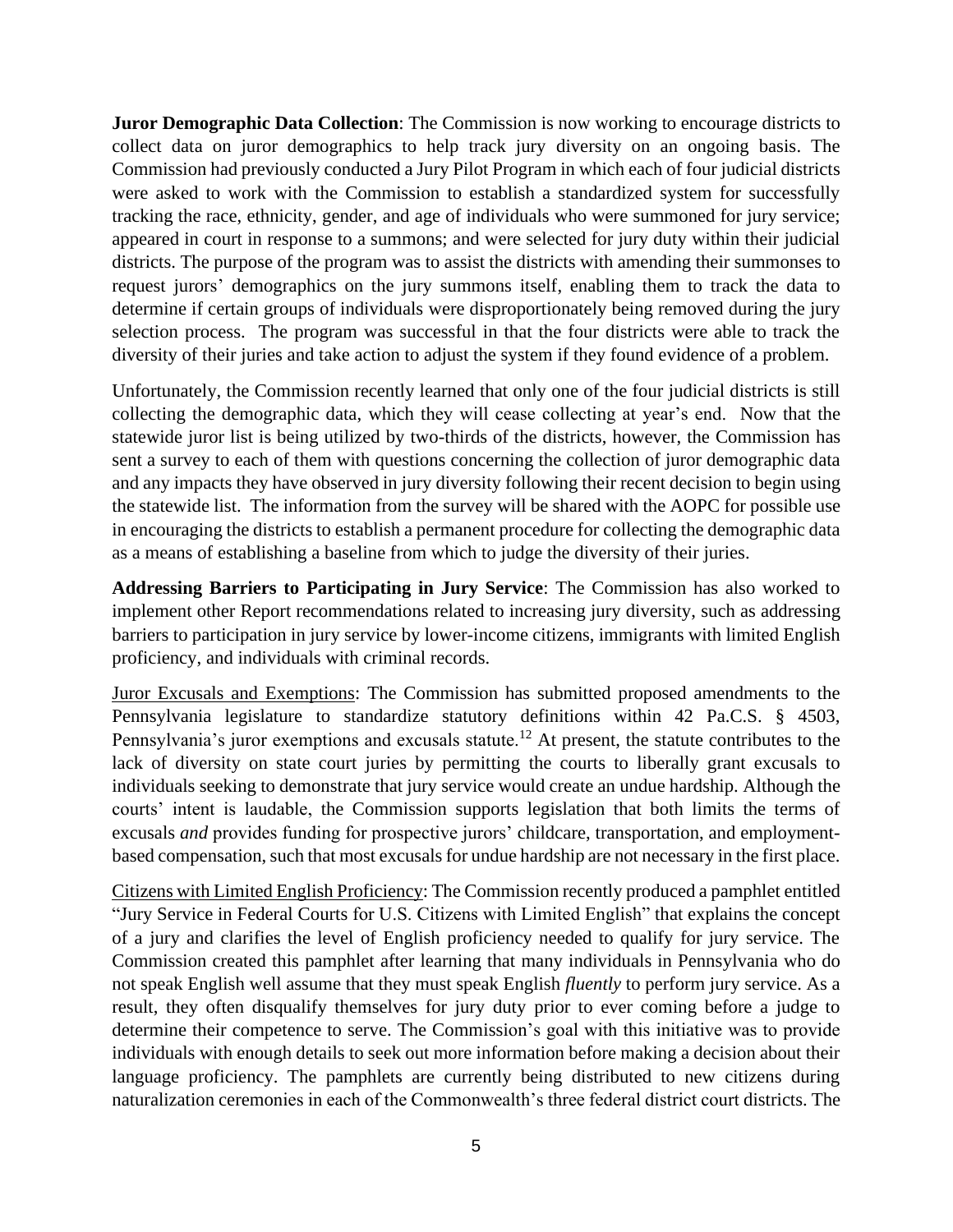Commission also produced a version of the pamphlet for use in Pennsylvania state courts, which it distributed to court administrators throughout the Commonwealth, as well as to bar associations, community organizations, and other groups who frequently work with immigrant communities<sup>13</sup>.

Criminal Record Exclusions: During the 2019-2020 session of the Pennsylvania legislature, the Commission supported legislation that would have amended 42 Pa.C.S. § 4502, Pennsylvania's Juror Disqualifications statute.<sup>14</sup> At that time and presently, the statute sweeps too broadly, permanently disqualifying prospective jurors for both felonies *and* first- and second-degree misdemeanors<sup>15</sup>, making Pennsylvania one of only three other states in the nation that permit misdemeanor convictions to trigger juror lifetime disqualification.<sup>16</sup> The statutory regime also disproportionately excludes Black and Latinx individuals from serving on a jury. <sup>17</sup> The General Assembly has not acted on this legislation, but the Commission recently re-visited the issue by reviewing current statistical data and consulting other states' recent amendments to their statutory restrictions.<sup>18</sup> As a result, the Commission now supports proposed legislation that would remove disqualifications for *all* prior convictions, not just felony convictions, as the earlier legislation attempted to do.

Juror Pay: Pursuant to Pennsylvania Judicial Code Section 4561, jurors are currently compensated at the rate of \$9.00 per day for the first three days and \$25.00 per day for each day thereafter.<sup>19</sup> Although many other states have increased the pay of individuals performing this civic responsibility, Pennsylvania's compensation schedule has not been raised in decades, effectively making it nearly impossible for low-income individuals or hourly wage workers to serve as jurors. Consequently, the Commission supports legislation that seeks such pay increases.

Hardship Excusals: Referenced above, 42 Pa.C.S. § 4503 currently permits individuals to excuse themselves from jury duty if they can demonstrate undue hardship or extreme inconvenience to the court.<sup>20</sup> To address low juror participation caused in large part by these hardships, the First Judicial District of Pennsylvania (Philadelphia) launched a Juror Participation Initiative in 2017. Commission Member Lynn Marks served as Director of the Initiative and Commission Executive Director Lisette McCormick headed the Initiative's Hardship and Inconvenience Workgroup. In recognition of the fact that jury service may be particularly burdensome for individuals whose jobs, financial security, or family members' safety may be adversely affected by interruptions in their daily routine, the Initiative produced a list of recommendations for the legislative and judicial branches.<sup>21</sup> The recommendations include increasing juror compensation, requiring employers to pay employees during their jury service, providing economic support for jurors through parking vouchers and transportation reimbursements, and sponsoring childcare programs for jurors with children. Absent these reforms, instances of hardship will continue to disproportionately affect communities of color and thus, the courts' ability to rely on jury pools that reflect a fair crosssection of the community. The Commission has proposed new legislation or amendments to existing legislation to address most of these issues but thus far, the bills have not received the necessary support from Pennsylvania's legislative leaders.

**Peremptory Challenges:** Thirty-five years ago, in the *Batson* case, the U.S. Supreme Court prohibited reliance on race or gender in the use of peremptory challenges<sup>22</sup>, but empirical research suggests that the use of racial- and gender-based challenges by attorneys on both sides of cases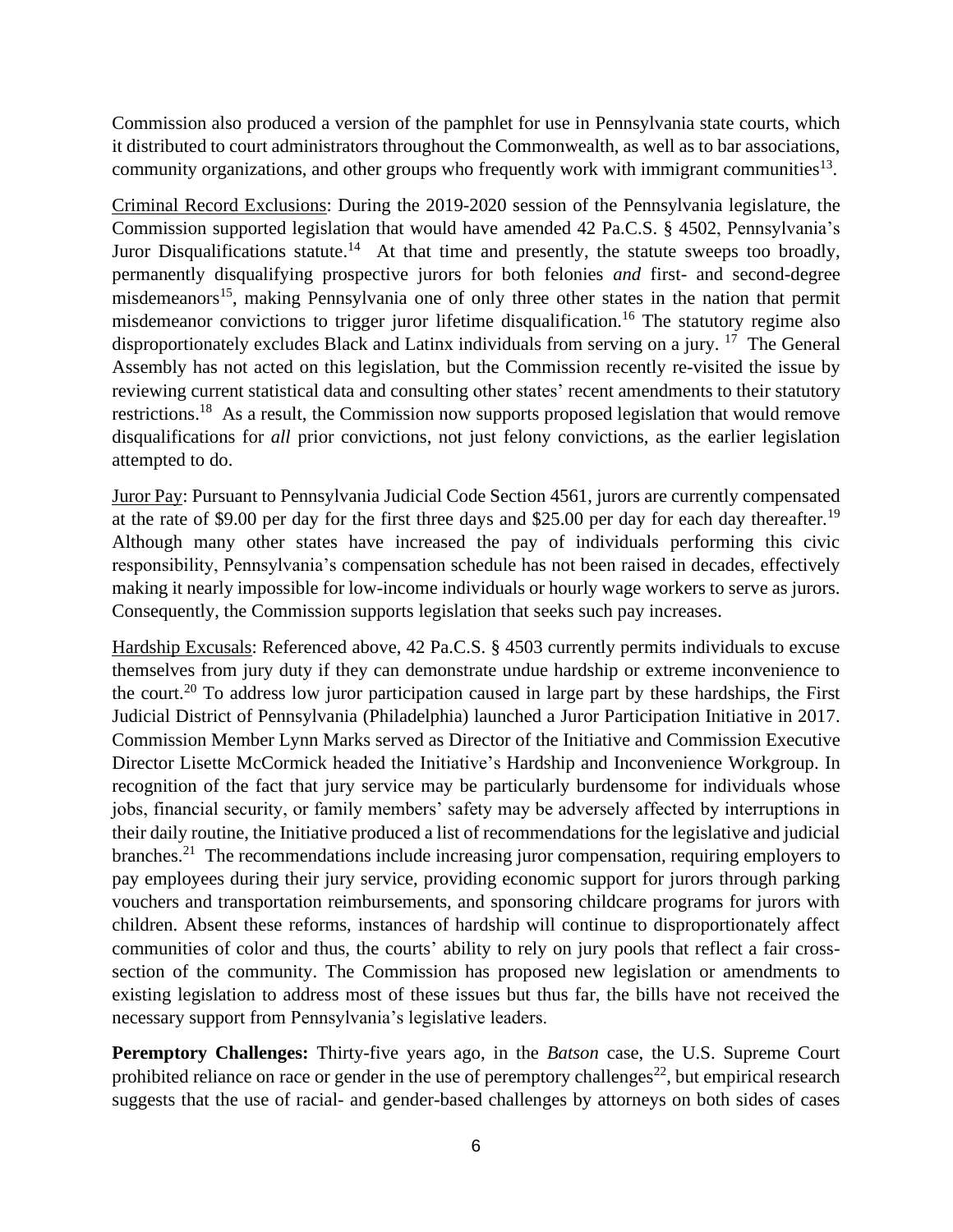continues to flourish. In the portion of its Report addressing racial and ethnic bias in jury selection, the Committee urged the Supreme Court of Pennsylvania to direct trial judges to exercise increased scrutiny to ensure that peremptory challenges are not used improperly based on race in the *voir dire* process; require that all *Batson* and other similar challenges be made a part of the official court record; and require that a database be established regarding every *Batson* challenge and other similar challenges, containing the name and race of each juror, the basis for the challenge, and the names of the striking and challenging attorneys and trial judge.<sup>23</sup> Although the Commission has called for such measures to be taken by the bench, there is no mandate from the Supreme Court of Pennsylvania to do so.

In several state courts throughout the nation, however, the judiciary has begun to express concerns about the ineffectiveness of the *Batson* test. For instance, in *State v. Saintcalle*, the Washington State Supreme Court made the following comments about the need for changes in the *Batson* procedures:

"Twenty-six years after *Batson*, a growing body of evidence shows that racial discrimination remains rampant in jury selection. In part, this is because *Batson*  recognizes only "purposeful discrimination," whereas racism is often unintentional, institutional, or unconscious. We conclude that our *Batson* procedures must change and that we must strengthen *Batson* to recognize these more prevalent forms of discrimination."<sup>24</sup>

Specifically, one of the amendments recommended, or actually implemented, by several state courts is to eliminate the first step in the *Batson* procedure, that is, the burden borne by the complaining attorney "to establish a *prima facie* case that gives rise to an inference of discriminatory purpose in using the peremptory challenge to remove a prospective juror.<sup> $325$ </sup> Another is to find that a *prima facie* case has been made if a party strikes the last member of a racially cognizable group.<sup>26</sup>

The Commission is currently researching and developing a strategy for advocating in favor of one or more of the recommended approaches to effectively control the use of racially based peremptory challenges. Given its considerable contribution to the lack of diversity in our juries, this has become a high priority for the Commission.

**Conclusion:** Numerous studies have found that diverse juries aid the decision-making process, enhance the validity of judicial outcomes, educate citizen jurors, increase public regard for the courts, and raise overall civic engagement after jury service.<sup>27</sup> In addition to the "more robust factfinding and deliberation"<sup>28</sup> diverse juries bring to the decision-making process, studies have found that "representative juries are more likely to be seen as legitimate decision makers, which in turn contributes to public confidence in the justice system."<sup>29</sup> This is particularly important at this time in our nation's history when challenges to the legitimacy of our institutions, including our system of justice, abound. Although removing bias from the jury selection process poses a formidable challenge, the U.S. Constitution, and the critical importance of securing the public's trust in our courts, demand nothing less.